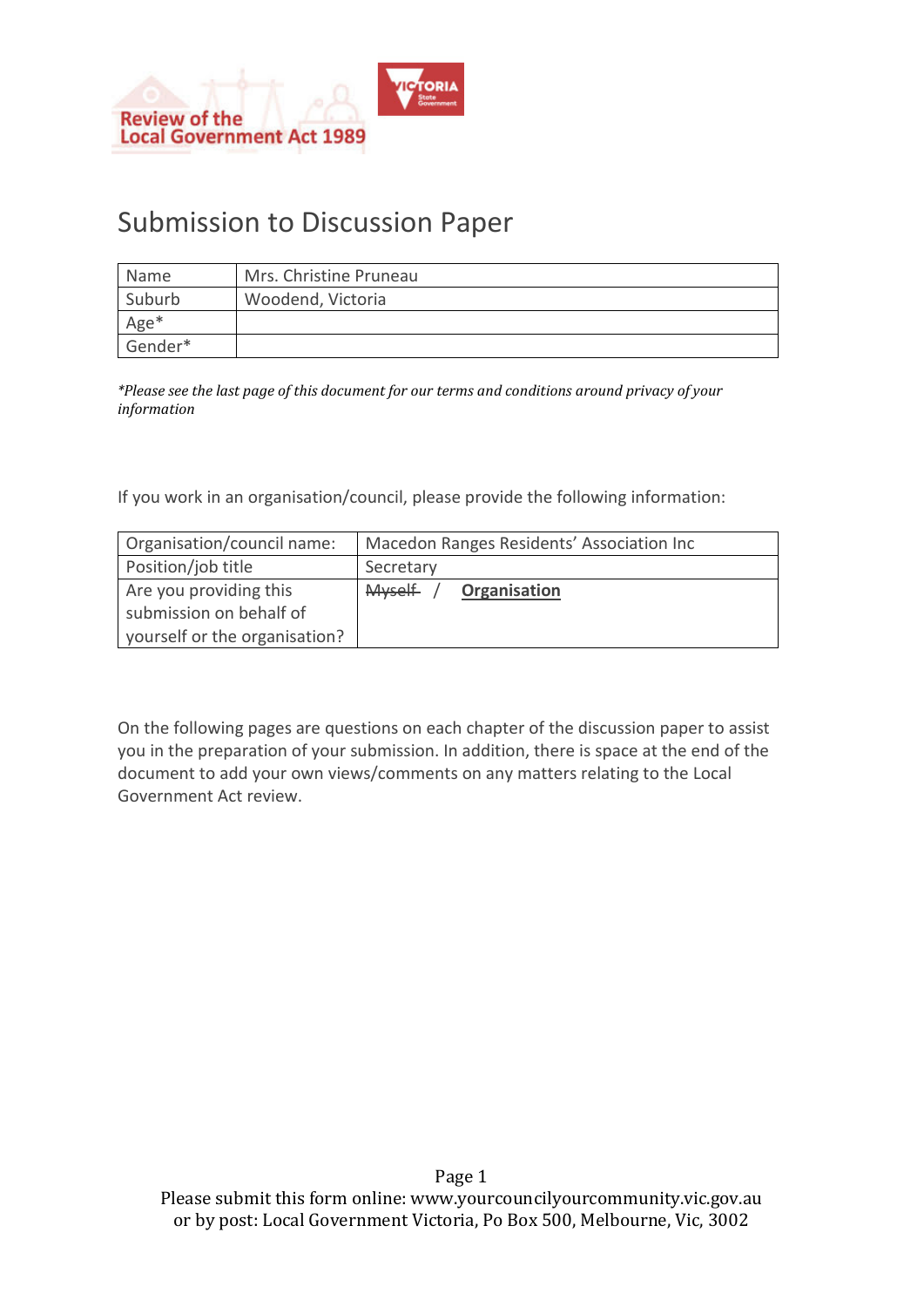

# Discussion paper questions

# Chapter 2 – The role of councils

Responses:

- **1. What should the key roles and functions of council be?** 
	- A. *Not entrepreneurs/investors/developers/board of directors/real estate agents/brokers/secret societies/bullies.* Some Councils think they can use ratepayers' money to bankroll activities and changes that benefit commercial interests, individuals, friends or even themselves (at the expense of not funding services and improvements that genuinely benefit the broader community), without accountability, transparency or accessibility, while concurrently actively shutting out the community. The ability to apply ratepayers' funds and use Council powers to advantage individuals, friends of councillors/officers and other interests without transparency must end.
	- B. **"Serving community needs"** requires higher definition to make it clear it does not include making secret deals (for example, for hotels, conference centres, equine centres, rezoning land, subdivision or whatever economic development deal walks in the door, etc), side-stepping proper process, hiding and misrepresenting what's happening, and blocking community from knowing or accessing relevant information.
	- C. **Most ratepayers want basic issues** roads, rates, rubbish to be Council priorities, with meaningful consultation - and community endorsement - for everything.
	- D. Councils should also be responsible for Council information and maintaining historical Council records, and ensuring accessibility to these. All documents relied on in Council decision-making must be public documents, and residents should not have to obtain information made freely available under Acts of Parliament through FOI or upon payment of a fee.
- **2. Does describing the key objectives, roles and functions of councils in the** *Local Government Act 1989* **('the Act') assist councillors, council staff and members of the community understand the role that councils play? Should these key objectives, roles and functions be retained in the Act or revised in any way?** 
	- A. Retain key roles, functions and objectives in the Act. It is important from a community perspective to have access to these, and know their source/weight.
	- B. Some are too broad and can be misapplied for purposes and actions other than as the Act intended. Review and make very clear.

# Page 2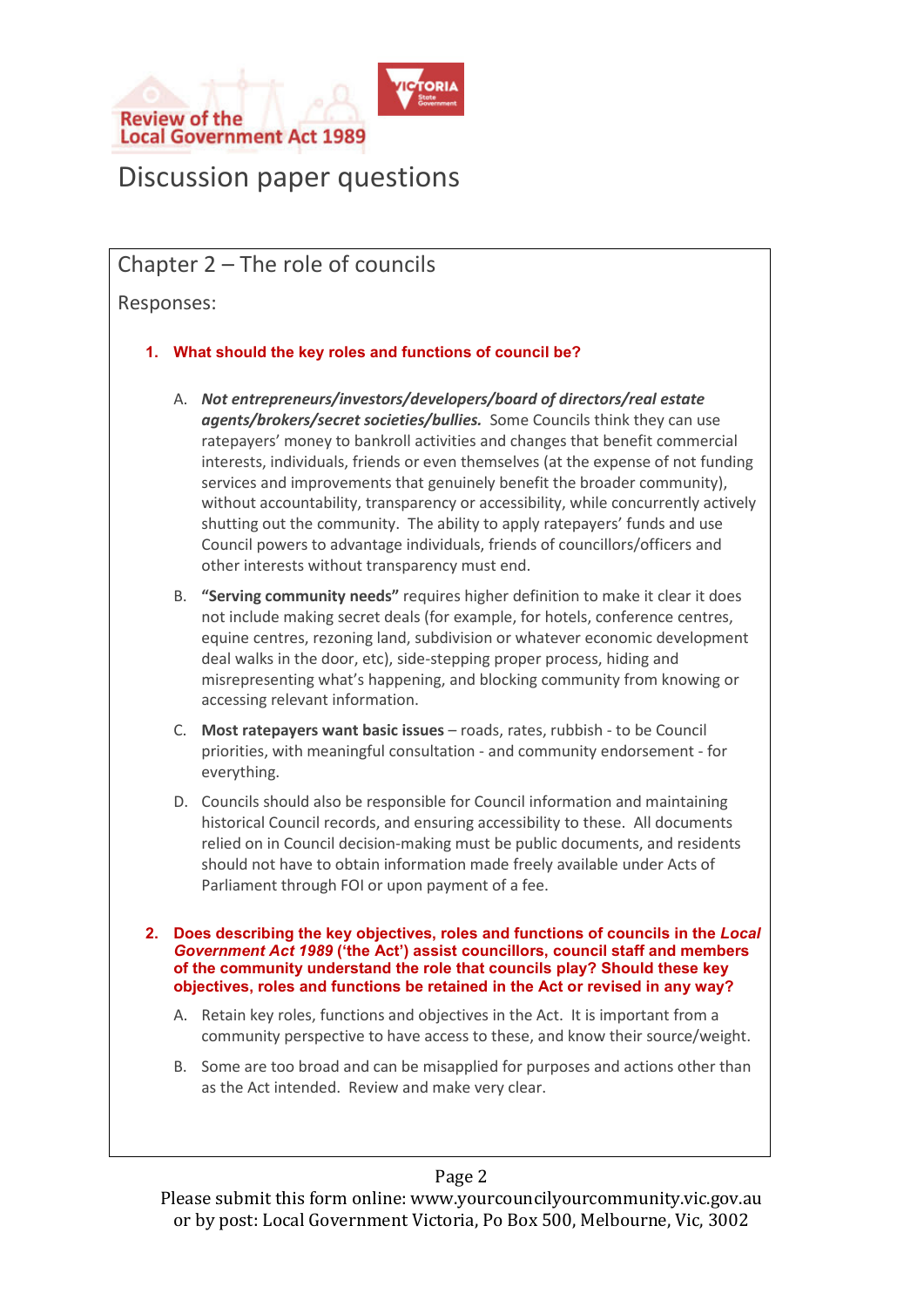

- **3. What powers are required by councils to perform these roles and functions? Should there be any limitations to council powers?** 
	- A. Limitations: definitely, yes. Not as many powers as they have today.
	- B. The example UK model IS NOT SUPPORTED.
	- C. Councillors **and** the CEO and senior officers, must be made more accountable, with crystal clear legislative expectations that they are not there to run the show in isolation of the community, or represent their friends', development/real estate or promote their personal interests. They are there to represent and act in the interests of, and be constantly open and answerable to, the whole community. Any current powers that allow any deviation from this principle should be revoked.
	- D. "Tick-box" reporting needs re-evaluation e.g. ticking the box that you *have* a Consultation Framework is meaningless without knowing its quality, or if it is actually used, or used well.

#### **4. Which provisions in the Act should be normative (setting out desirable behaviour) general (setting out broad principles to be followed) and which should set out prescriptive (detailed) requirements?**

- A. "Guidelines" aren't worth the paper they are written on, no matter how good they are. They are, and are seen as, not mandatory, and in any event who is the 'gatekeeper'? Who will act if they are breached?
- B. The more definition, and clear articulation of limits to a council's / councillor's / CEO's powers, the better.
- C. Enabling provisions must certainly be narrowly focused and clear enough for a breach to be identifiable and actionable.
- D. Expand compliance requirements to staff, particularly the CEO and senior staff. The people don't elect a CEO, and that person must not be allowed to assume the role of both policy-implementer *and* policy-maker. A CEO and senior officers are public servants, not the people 'in charge'. Some need to be reminded of that.
- **5. Should the legislation provide consequences such as penalties or sanctions, for any non-compliance with either the general and prescriptive provisions? If so, what form should these take?** 
	- A. Penalties and sanctions definitely yes. Imprisonment.
	- B. Introduce a demerit points system (similar to road rules) for Councils, officers and Councillors for breaches of behaviour and performance standards. Accrual of demerits would assist in signaling there is an issue requiring State government attention, and if sufficient demerits accrue, would provide a basis for Councillors to be incapable to continue, and for CEO contracts to be voided.
	- C. Personal penalties for individuals are supported, but also for CEOs and senior staff.

# Page 3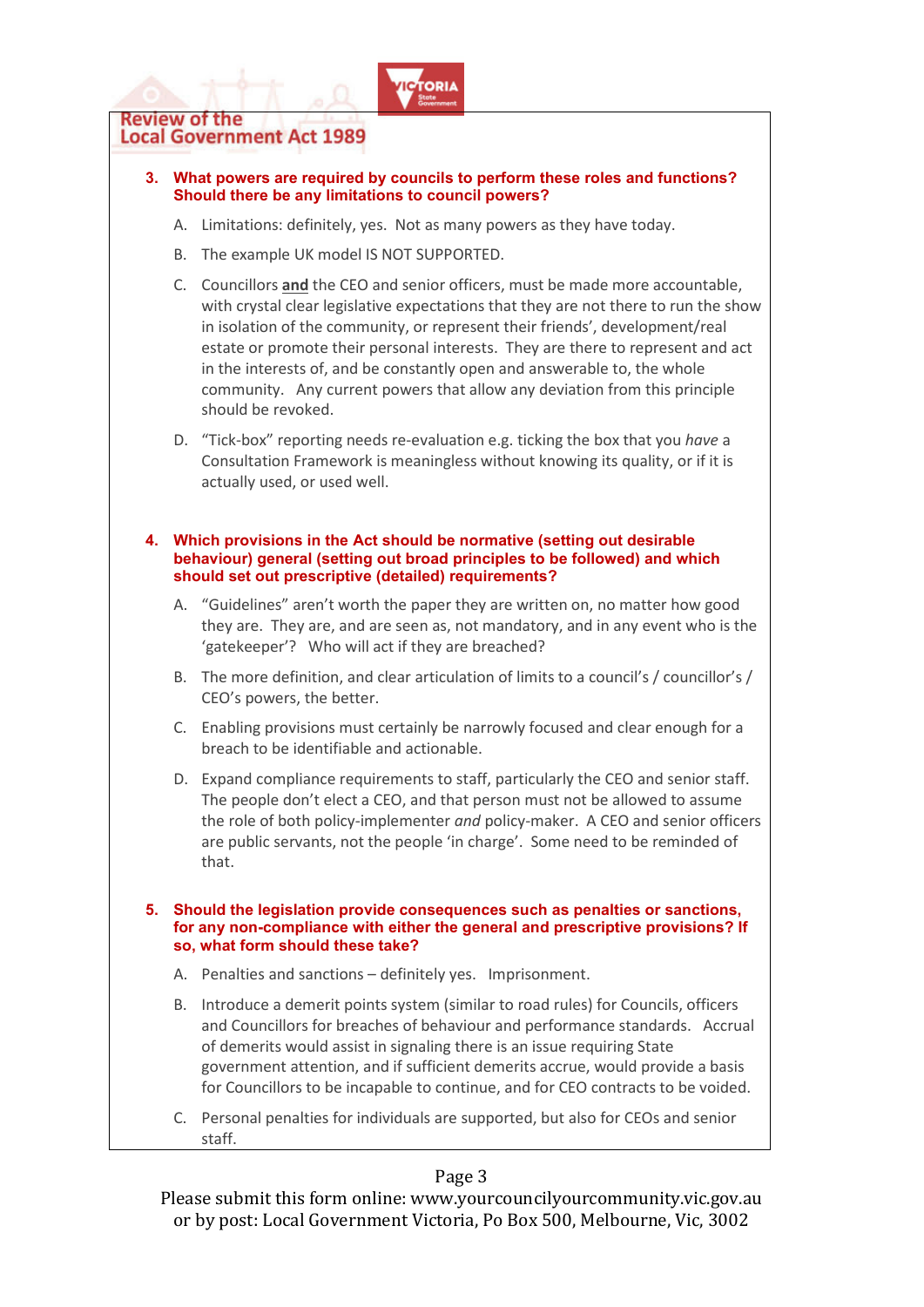D. Also address undesirable whole-of-Council cultures, where community, process and democracy are seen as something wiped off a shoe, little is done in the wider community interest unless it is absolutely unavoidable or earns brownie points for the next election, and the community is shut out of decision-making, publicly derided, bullied, abused, belittled, dismissed and ignored.

#### **6. Do you have any other questions/comments about the content in this chapter?**

#### **A. Lack of Accountability**

- a. The leniency and 'high thresholds' for action to be taken are being abused. Macedon Ranges Shire Council has lost sight of its community, and what its role and responsibilities are. It thinks it owns the land and our money; can act, spend and do without consultation, accountability and transparency; and can actively shut the community out of discussion, information and decisions.
- b. Councillors and Executive operate like a board, which only has to report annually. Decisions are made at closed briefing meetings, and approved together under an informal 'en bloc' motion in chamber – no debate allowed. Note – the 'en bloc' motion has not been legitimized in Council's Local Law for meetings. Rules and policy are made on the run.

## **B. Regulate CEO and Senior Staff**

a. The Act fails to adequately address and put in place standards, requirements and limitations for CEO and senior staff, or sufficiently define roles to prevent officers "running the show", particularly when councillors are sufficiently disinterested, lazy or made comfortable enough to let CEO and officers do it.

## **C. Empower Communities**

- a. Councils have been extended too many of the powers and privileges of State government, without concurrent checks and balances, such as Hansard, an Upper House of review, committees of inquiry, Speakers, daily media scrutiny or even political opponents. There are no penalties for misleading the Council or community.
- b. The Act fails to empower communities. Previous provisions for annual elections (a proportion of councillors elected each year) and a Poll of Voters (to overturn Council decisions) were deleted from the Act. There is now nothing that enables communities to hold their Councils to account, and it is *very* offensive to be told you have a once in four year opportunity to change that at the ballot box. There is no opportunity for the community to change CEOs and officers, who are not elected.
- c. In this context, four year councillor terms are excessive.

# Page 4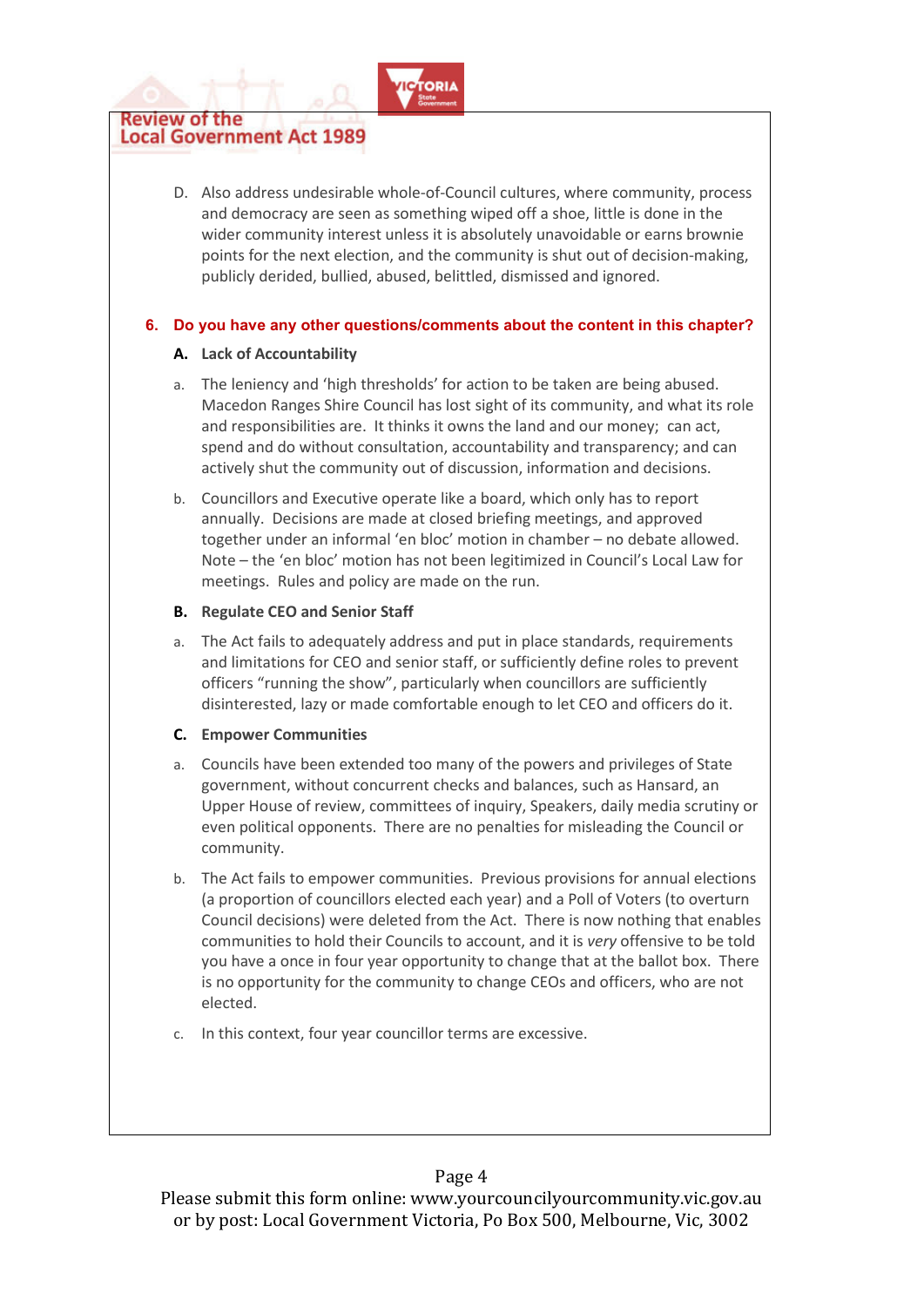

- d. Introduce mechanisms in the Act that empower communities (for example):
	- − A right of veto over Council decisions.
	- Standards for community consultation, and a complaints process for breaches.
	- − A complaints process for breaches of acceptable behavior that takes community complaints seriously.
	- − An ability to participate in CEO appointments, contracts and key performance indicators.
	- − A vote of no confidence, and the ability to trigger a fresh election.
	- − Increased/improved disclosure of CEO/staff arrangements.
- D. Councils should not be able to hide behind 'commercial in confidence', write rules 'on the run', and it should be a hanging offence for Councillors or officers to publicly defame or shame members of the community. The ability to commit community to commercial agreements should be curtailed.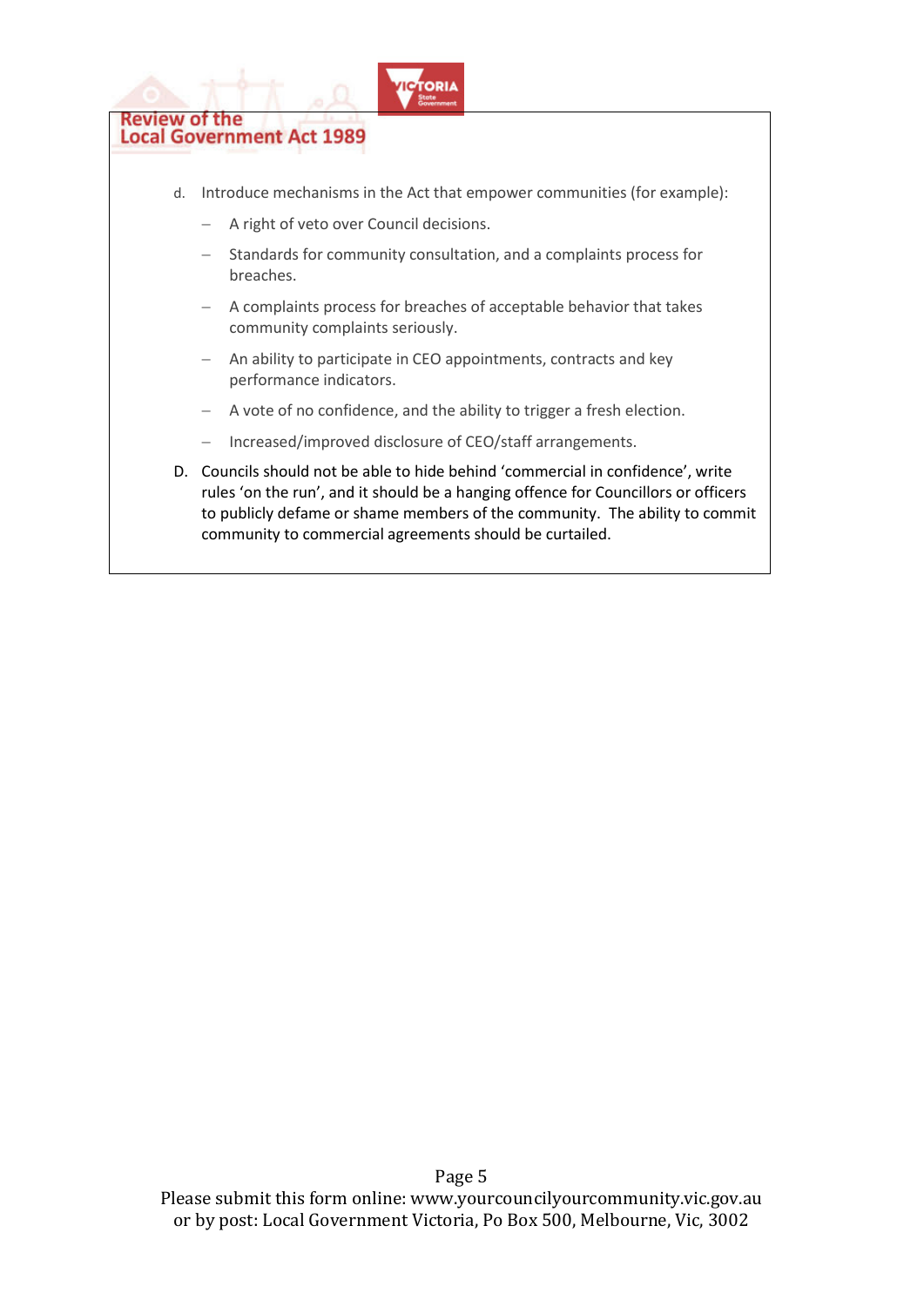

Chapter 3 – How councils are elected Response: **1. What are the key elements of a system aimed at ensuring the integrity of council elections that should be included in the Act?**  A. One person, one vote. B. Independent oversight, enforcement of regulations, and a series of checks and balances. C. Penalising bad behavior, breach of requirements, abuse of the process and of others. D. Ensuring rules are enforced, and the same rules are applied to everyone. E. Not only being transparent and accountable but being seen to be so. F. Minimising the role of Council personnel in the electoral process. G. Retaining the requirement for an exhibition electoral roll. H. Ensuring an election produces an outcome that represents the views and interests of the people who live in the electorate, not those outside the electorate. **2. To ensure integrity of the electoral system should additional powers be provided to: a) the Minister? b) the Victorian Electoral Commission?**  A. If the (sole) election service provider, an accountability trail for the VEC is needed. **c) council CEOs?**  A. Restrict CEO involvement, particularly re discretion to determine applications to be enrolled. *There should never be another case of a developer being sent 70 odd ballot papers for owners of land they have subdivided.* **3. Do you have any other questions/comments about the content in this chapter?**  A. Tighter requirements for candidates are supported. B. Candidates who make misleading and misrepresentative statements should be disqualified.

## Page 6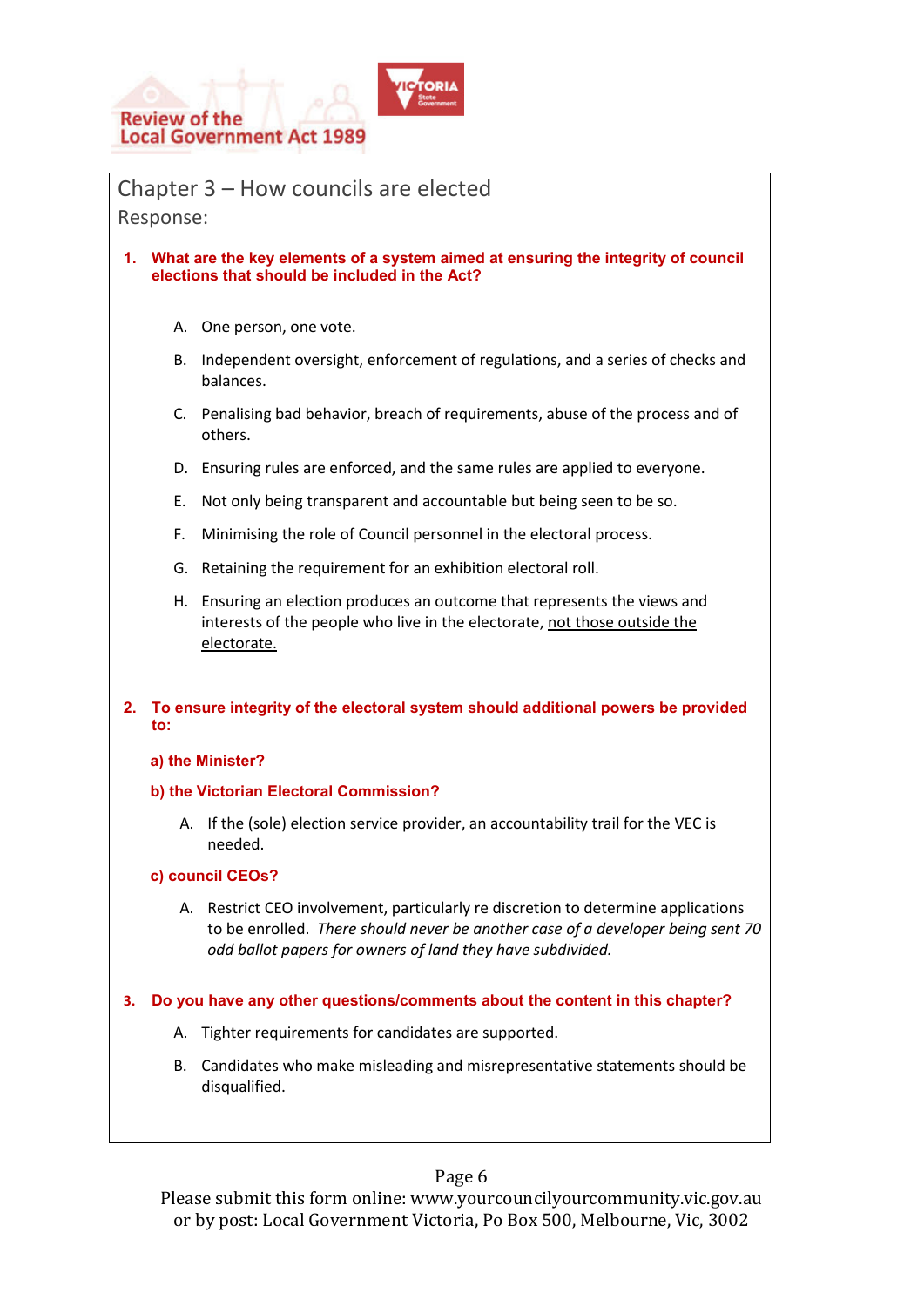

- C. **Timeline:** The time between nomination and delivery of ballot papers is too short. Adjust the electoral timeline to allow a longer period (say two weeks) between close of nominations and commencement of voting. The current timeframe contributes to complaints of not knowing anything about candidates. Publish candidate statements and other information (including contact) details, in this interim period, prior to the commencement of voting.
- D. Inclusion of a set of standard questions, additional to a candidate's statement is supported.

#### E. **Nominations:**

- If requiring in-person nominations for candidates, consider and address disadvantages for rural and commuter areas, such as distances and include opportunities for after-hours nominations.
- − Candidates should be required to sign (swear)
- F. **Caretaker provisions:** 
	- − Councils should not be able to make decisions relating to controversial, strategic or binding issues (including planning), as well as those with a financial or administrative-related basis.
- G. **Candidate Donations:**
	- Either ban donations entirely, or require candidates to declare donations at nomination, on a running basis prior to the election (as received) with final declarations to be made immediately after the election. Source, and all amounts received. *Let the community know who the candidate might be working for from the outset.*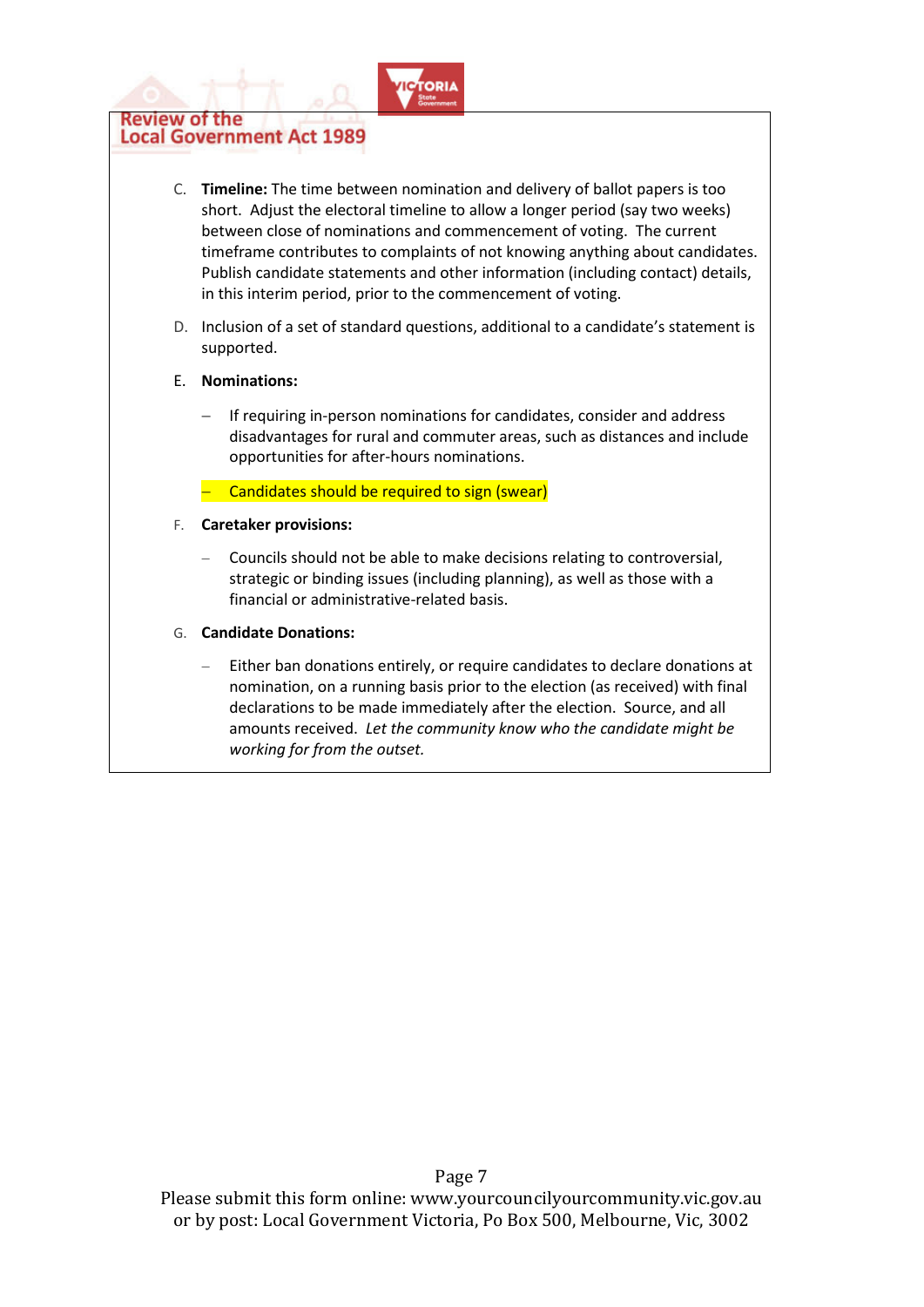

Chapter 4 – How councils operate Responses: **1. What are the critical elements of a council's operations that should be governed by the Act (e.g. requirements for mayoral elections, notice of, and requirements for open meetings)?**  A. ALL OF THOSE WHICH ARE THERE NOW, but with additional restrictions upon the exercise of those powers to increase accountability and transparency. **2. What penalties or sanctions should be imposed on councils who do not comply with the requirements relating to their operations?** A. Investigate and/or sack. *Councillors should not be able to suspend a meeting in the middle of consideration of a planning permit application so they can form a 'huddle' in chamber dickering over how they can help the applicant, while the gallery and other Councillors wait; or declare they have assisted a permit applicant to complete their application then proceed to move the motion to approve that application. Harassing, bullying and attempting to intimidate community members should be a hanging offence. Disciplinary action should be available to be applied to anyone at Council providing inadequate, misleading and false information, or failing (refusing) to provide information relevant to the community and/or a decision.*  **3. Do you have any other questions/comments about the content in this chapter? A.Mayors**  a. As some Councillors seem to spend 6 months of the year more focused on granting voting favours and jockeying for power than making good decisions, change is needed to break this pattern. b. It is as easy to get a rotten Mayor as a good one, so further empowering a Mayor is *definitely not supported*.

- c. Clarify, that if a Mayor doesn't accept a car as part of benefits, whether a cash equivalent can be paid. Is this the intent?
- d. Require, where Councils provide the Mayor and staff with vehicles, that vehicles are standard rather than 'bells-and whistles' models. Require public disclosure.
- e. Full time Mayors and Councillors are not supported.

# Page 8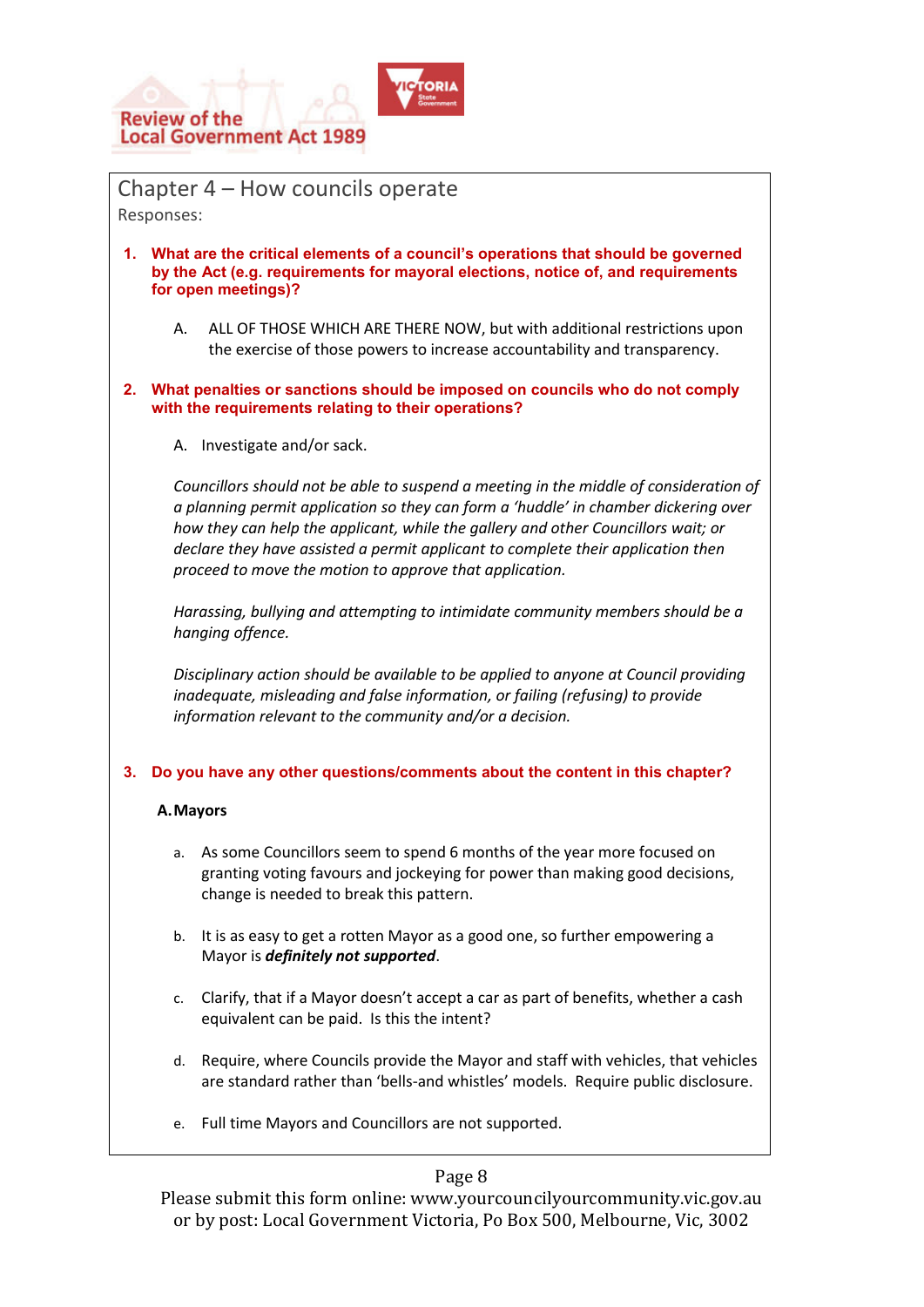

#### **B.Chief executive officer**

- a. Legislate processes for appointment and review of CEOs, and include a way in which this can be verified. The public should have access to relevant documents.
- b. Make CEO and senior officer contracts, performance indicators and bonuses publicly available. Require independent assessment of the appropriateness of indicators and bonuses, or provide a public consultation process.
- c. Change the Act to disallow appointment of a CEO on a single contract across 3 Council terms i.e. a 5 year contract that starts at the end of one term, carries across the next and terminates in the following (third) Council term. Current regulations for length of contract were made when Councils had 3 year terms. It should not be possible for a CEO to be contracted such that they are not accountable (i.e. they are untouchable) to the council of the day. Restrict CEO contracts to a maximum of 4 years to align with Council terms.
- d. Prohibit the re-appointment of a CEO within 6 months of a Council election, and/or restrict the length of the contract to allow a new Council to make change, if necessary.
- e. Introduce an accessible, equitable public process for dealing with complaints about CEOs and senior staff.
- f. Make it mandatory that officers and CEO leave the room when decisions are made in which they have any form of conflict of interest.

#### **C.Awarding of Contracts**

- a. Restrict the dollar amount ceiling that can be delegated to a CEO for awarding contracts. *The ability of a CEO to award contracts up to \$1 million without a Council decision and public disclosure is unacceptable.*
- b. Introduce a process for public disclosure of dollar amounts of contracts, and successful/unsuccessful tenderers.

#### **D.Delegations**

- a. Require all aspects of all delegations to be freely and publicly available, and create a process for consultation and public input.
- **E. Remuneration** 
	- a. Publish Councillor, CEO and senior officer allowances, benefits and expenses (including travel expenses) every year, and not just salary 'bands' provided in Annual Reports.

#### Page 9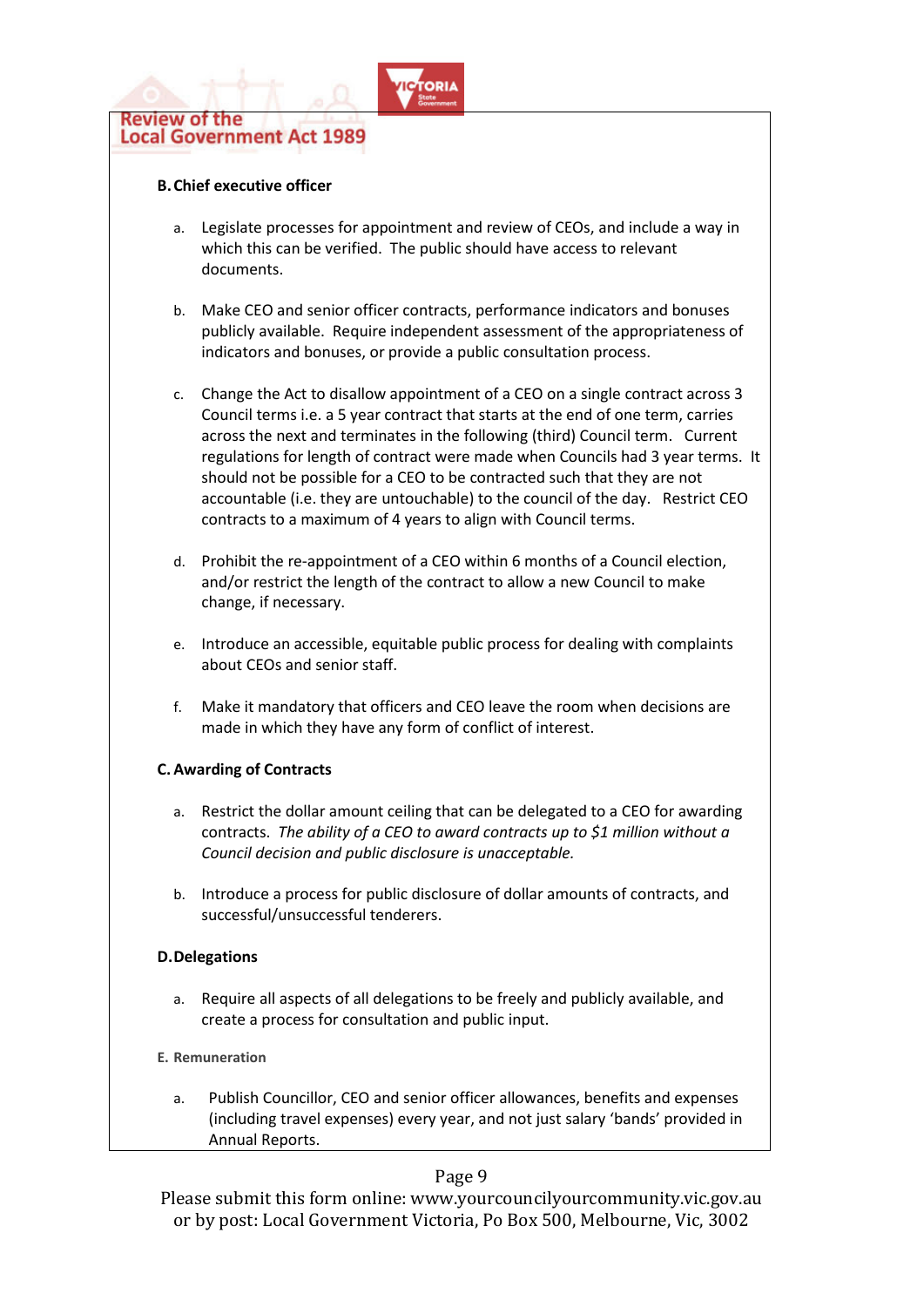

# **Local Government Act 1989**

- b. Require a record of all Councillor, CEO and officer expenses (including travel expenses) to be permanently maintained and publicly accessible, not just information for the current year, and make this retrospective to 2010.
- c. Prohibit the use of funds available/provided to Councillors for educational/training purposes being applied to any other purpose.
- d. Prohibit spouses/partners from accompanying Councillors and officers on Council trips.

## **F. Council proceedings**

- a. **Maximum Autonomy** 
	- Giving Councils maximum autonomy IS NOT SUPPORTED. It breeds corruption.

## b. **Confidentiality**

It is entirely inappropriate that a CEO alone has the ability to declare what is confidential, without boundaries to what can be declared confidential. When matters which should be in the public arena are declared confidential, corruption takes hold. This system needs review, oversight and definition to ensure maximum transparency.

## c. **Assemblies of Councillors ("Briefings")**

- These have devolved into decision-making forums, and places to privately meet with developers and special interests, away from the public eye. Conflicts of interest are not consistently declared.
- Time spent behind closed doors in "briefing" meetings needs to be included in the total time Councils operate in "closed" meetings.
- − Introduce a requirement for Councillors and staff to declare their presence at briefings with someone whose issue subsequently comes before Council for a decision.

## d. **Meetings**

Retain the Act's prescriptive requirements for meetings.

# Page 10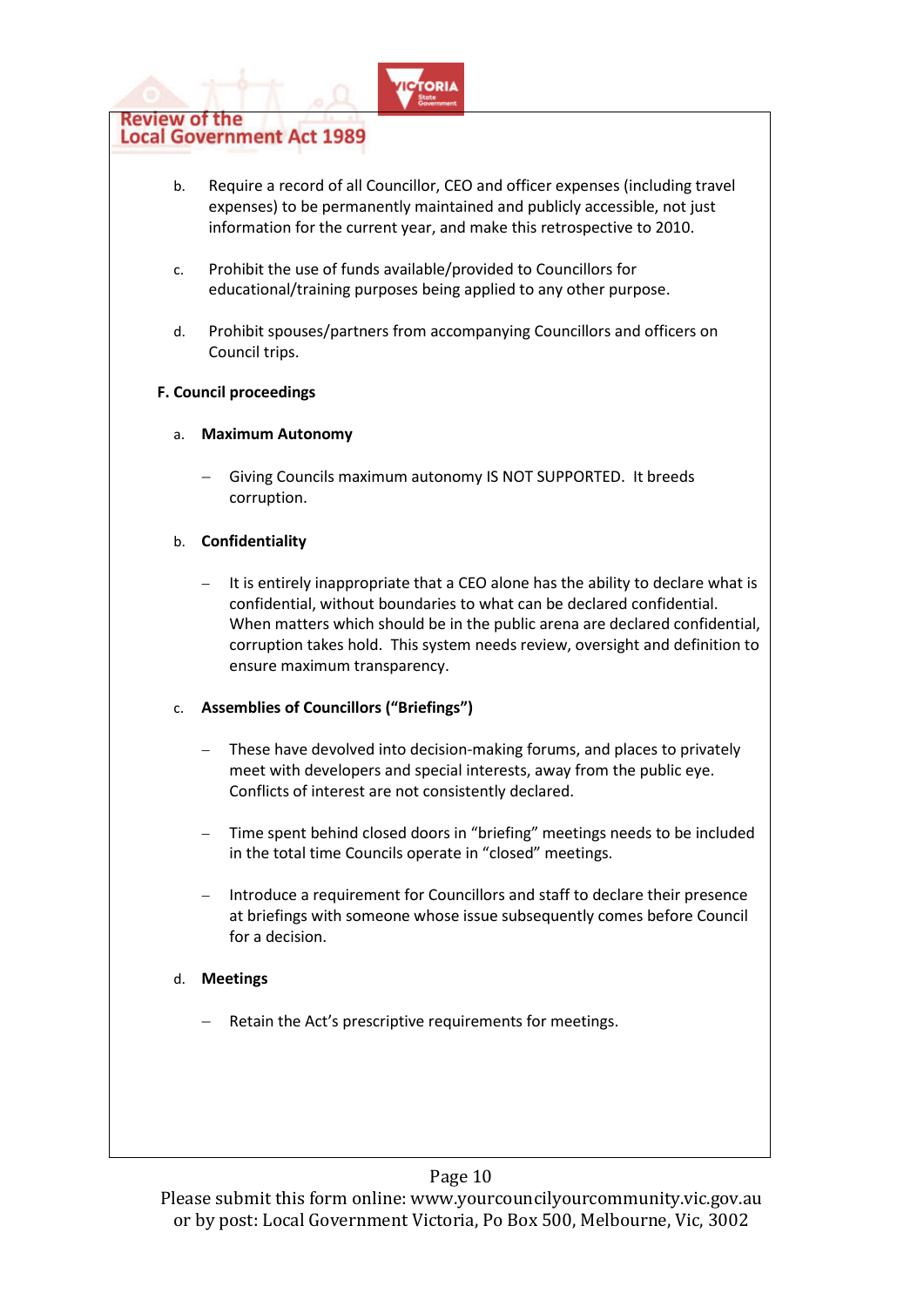

- Prescribe processes for using "en bloc" motions for agenda items, and the scope of "en bloc" motions. *Macedon Ranges Shire Council determines "en bloc" agenda items in briefings, then announces the agenda item numbers in chamber. These items have in the past included confidential items, adoption of Council policies, etc which are far more than minor in nature. "En bloc" in this form prevents the public from hearing debate, and knowing the rationale (if any) behind decisions.*
- There's no point having a Local Law for meetings if it can be flaunted by using for example unlawful "en bloc" motions (i.e. not ratified in the Local Law), or deviating from Local Law requirements for rescission motions and calling special meetings.
- Remote (electronic) voting is not supported. Councillors must continue to be required to be present at meetings to be able to vote. *They either bother to get there, or don't vote.*
- − Public right of reply.The public needs a right of reply in Council chamber. People attending a meeting should not be able to be subjected to insult, derision or bullying from Councillors or officers in Council chamber at any time, but particularly without a right of reply. Currently, any objection or utterance risks the utterer being ejected from a meeting.
- **Question Time:** Councillors and officers should be able to be questioned on matters of community interest. As questions are not read out or responded to if the questioner is not present in chamber, specify that question time cannot be deferred to the end of the meeting when questioners have left because they have jobs to go to the next day.
- Legislate to make it mandatory for all Councils to produce a video record of Council meeting, and to publish videos on their website. *This would provide a record of proceedings of potential benefit to State government, Council and community, and have the effect of reducing inappropriate behavior.*
- Legislate to make it mandatory for all officers, councillors and other participants to be provided with their own microphones so those present can hear proceedings. *It might also encourage Council participants to stop casual conversations amongst themselves in Chamber.*

# e. **Committees**

− Make Council committees either informal consultation / reference groups with community representation, or those which operate fully with the same rules and obligations as Council.

# Page 11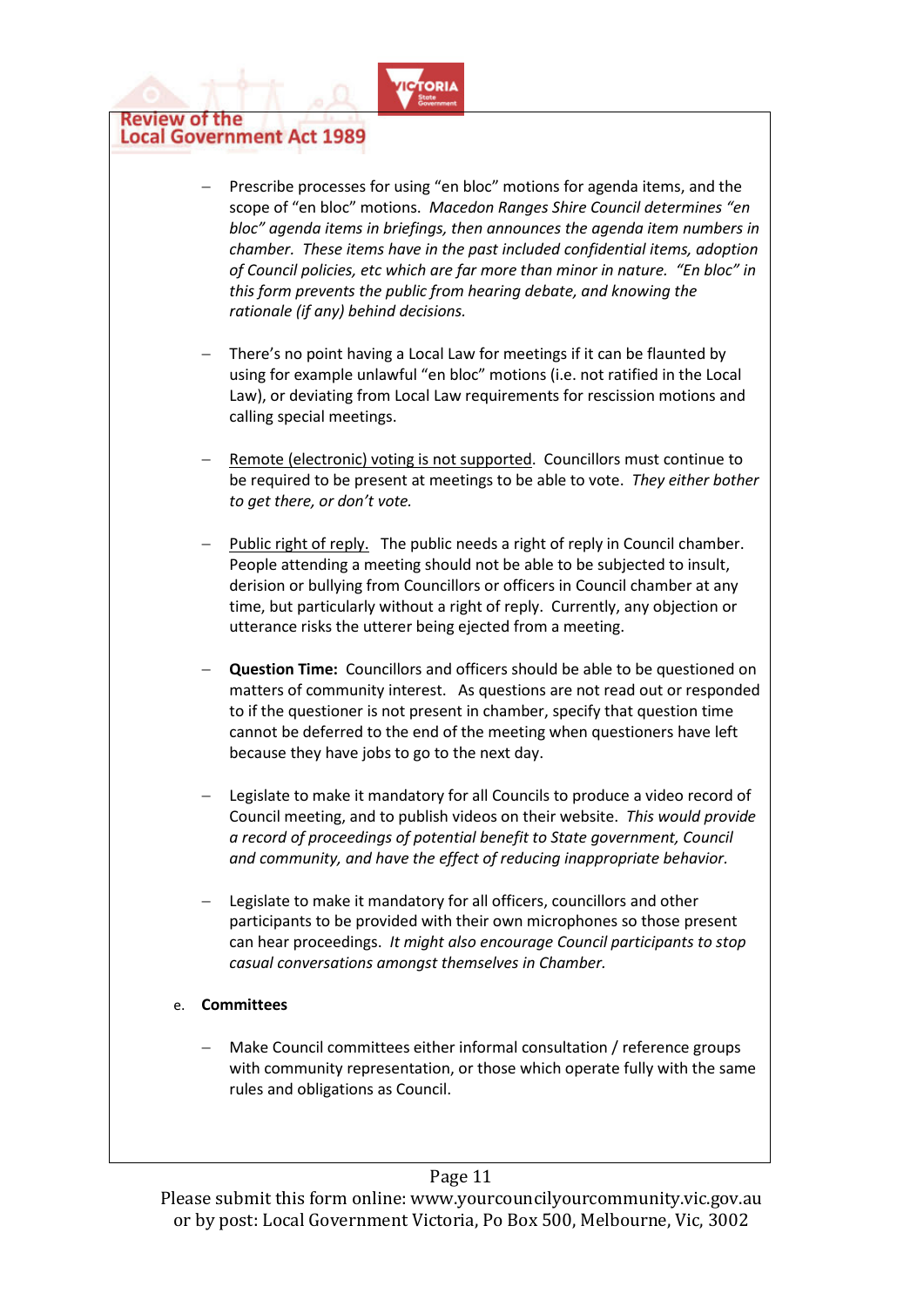

#### f. **Consultation and Engagement**

- − When a Council says that a developer inviting 50 people (in a country town of over 4,000 people) to a meeting run by the developer constitutes "public consultation" on a large development with lots of 200 m2, there is a serious misunderstanding of what public consultation means, and of a Council's and Councillors' responsibilities. When a Councillor additionally states that those who wanted to know, know about it, there is no representation or consultation of community interests, just *some* interests. This is exclusion, not inclusion.
- − *Other highlights of recent 'consultation' in Macedon Ranges Shire include:* 
	- Doesn't consult at all until it's a done deal i.e. what Council wants.
	- Council *voting* to exclude community consultation (Hanging Rock commercial development proposals).
	- Notice to some residents ("stakeholders"), but not others on matters which affect the entire Shire.
	- Targetted surveys which often resemble push-polling, and where Council engages with and actively promotes the survey to supporters of its proposal.
	- Selected "stakeholders" consulted on significant change, with this process then called 'comprehensive consultation'.
	- Publishing a key study in A3, then making residents pay for hard copies.
	- Relevant exhibition documents and information at times missing; misrepresentation; lack of community engagement and public meetings.
	- Consulting then making substantial changes (including substituting a new document for an exhibited one) at and after adoption of documents – to the point where the end result is not recognizable as that exhibited.
	- Officers making changes without Councillor authorization to do so, and not reporting those changes to Council in a formal report.

#### g. **Submissions:**

When a Council doesn't explain what it is consulting on, doesn't listen, and makes changes only to favour some over the rest, why bother making submissions?

# Page 12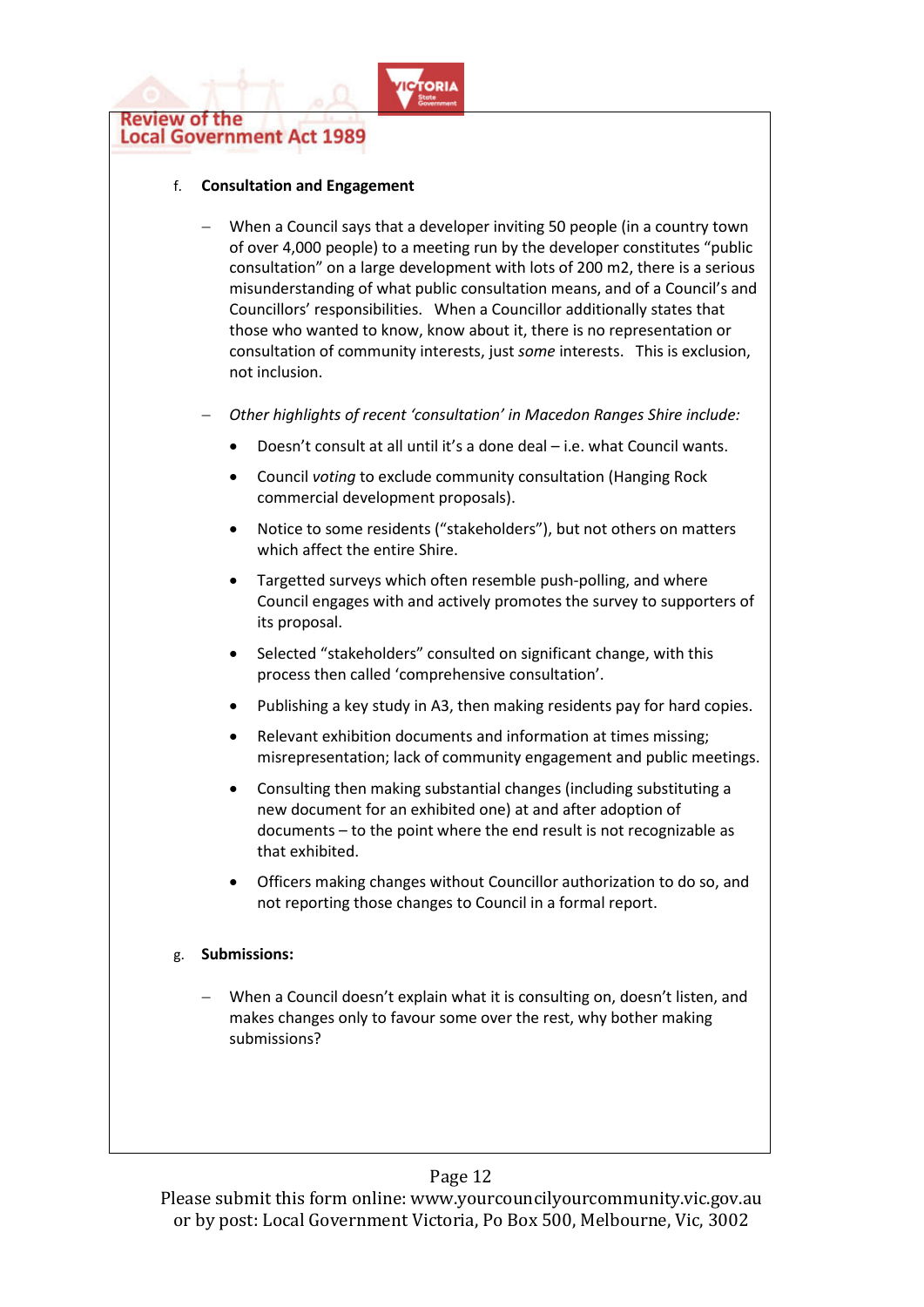

# Chapter 5 – Planning and reporting Responses:

**1. What requirements should be imposed in the Act on councils in relation to planning and reporting on their strategy, budget and operations?** 

- A. Define a trigger point for re-exhibiting a budget. *This year's Macedon Ranges Shire budget wasn't re-exhibited despite the reallocation of \$3 million for a purpose other than that exhibited, and changes to Financial Reserves and other elements. Even Councillors weren't told this was what they were adopting ("no change")*
- B. Make it mandatory for first-year-of-term Council Plans to contain a four year program of actions. *Our Council produces its Council Plan on an annual basis only (i.e. for one year only). That is, it writes – not reviews – its Council Plan each year. Ratepayers are not privy to what Council intends to do with our money over a four year term. Ratepayers also are not provided with specific consultation on each year's Council Plan, it is merely exhibited with the budget.*

# Page 13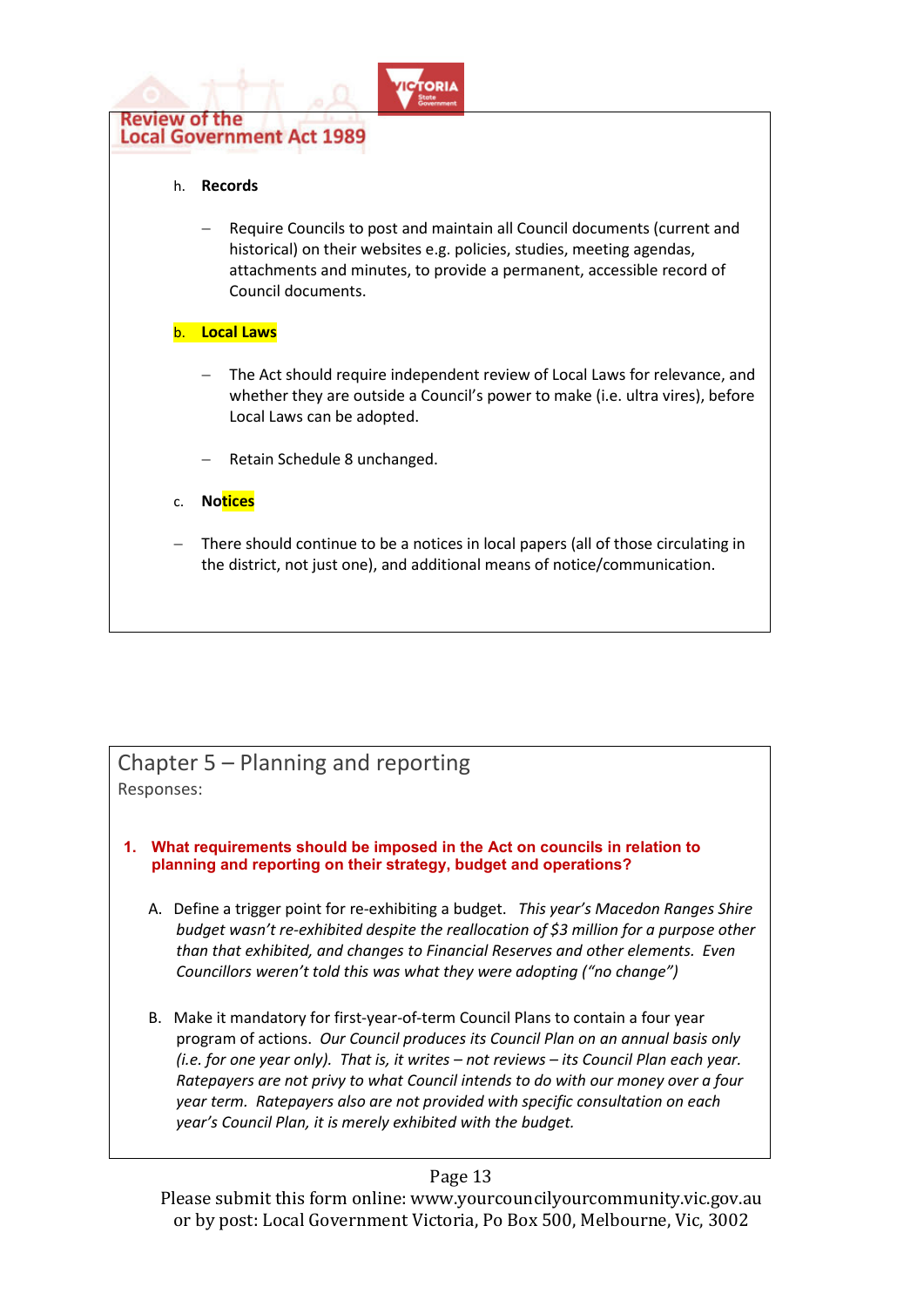

- C. Why are Strategic Resource Plans allowed to be "adjusted" to each year's budget? They are supposed to be 10 year Plans, and annual adjustment prevents comparison with what they said and what they have done. These should not only be forwardlooking, but also a means of measuring a Council's performance over time. Legislate that all years of the Plan are included each year – forecast and actual.
- D. Revise the Act to prohibit changing a Statutory Financial Reserve to a Discretionary Financial Reserve without Ministerial and community approval. *Macedon Ranges Shire Council did this, without notice, in this year's budget including the Hanging Rock Financial Reserve which is subject to State funding*.
- E. Require Councils to explain why budget end of year totals in Financial Reserves don't match opening totals for the next year.
- F. Introduce more regulation into the use of Financial Reserves, including that they are not bank accounts, and under no circumstances should give the impression of being used to launder money.

#### **2. Can council planning and reporting processes be streamlined? If so, how?**

A. In Macedon Ranges Shire, our planning and reporting processes are already 'streamlined' to the point of not being processes at all*: tell them nothing, ask them nothing, change nothing, and if necessary, obfuscate, misrepresent, conceal and spin to avoid at all costs being transparent, accountable or letting the community know what Council is doing and how it is spending ratepayers' money.* Is this what is proposed as 'streamlining'? No thanks, we already have it. We would however like something much better, such as making Councils stop behaving this way. It's our money, not theirs, and they are comprehensively not accountable or transparent in all associated actions.

#### **3. What rights should be granted to ratepayers to better contribute to council planning and reporting processes?**

- A. Ratepayers should be able to vote, veto and overturn a Council decision, and request an inquiry into budget documents and a Council's finances.
- **4. What sanctions should be imposed on councils not complying with planning and reporting requirements?** 
	- A. Councillors and CEO/senior officers should be suspended and the Council comprehensively investigated, with public hearings.

## Page 14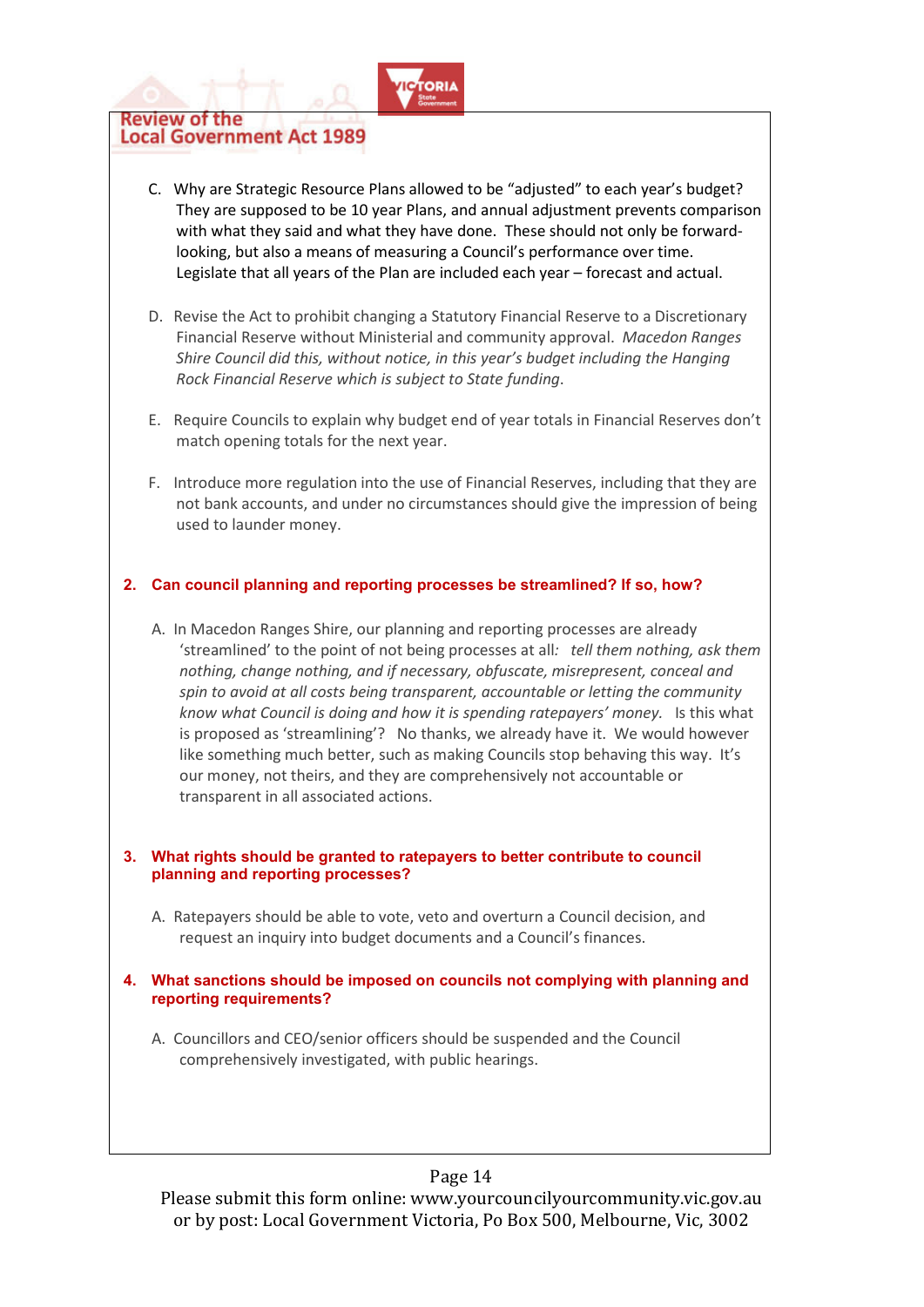

#### **5. Do you have any other questions/comments about the content in this chapter?**

B. Quarterly reports are not subject to exhibition. The Act must make it clear that Quarterly Reports are not to be used to introduce changes and spending not subjected to specific public consultation, or to make substantial changes from budget and policy. Flexibility – yes, but not manipulation or worse.

# Chapter 6 – Council rates and charges

Responses:

- **1. Is the current method of declaring rates and charges based on "land" still appropriate?** 
	- A. Yes, but there needs to be much more transparency and accountability in valuations, and rate-in-the-dollar applied. Unexplained 'dips' in valuations for different classes of differential rating must be explained.
- **2. What powers do councils require in relation to levying rates and charges?** 
	- A. They have enough powers. Empower the community.
- **3. What obligations or restrictions should be imposed on councils in relation to these powers?** 
	- A. Require Councils to provide line-by-line budget documentation, and explain/identify where every penny is being spent, instead of hiding spending in operational budgets.
- **4. What rights should rate-payers have in relation to the exercise of councils powers in relation to levying rates and charges?**

Provide ratepayers with a right of veto, and a mechanism for calling in a third independent party, or call for an inquiry. Empower the community.

# Page 15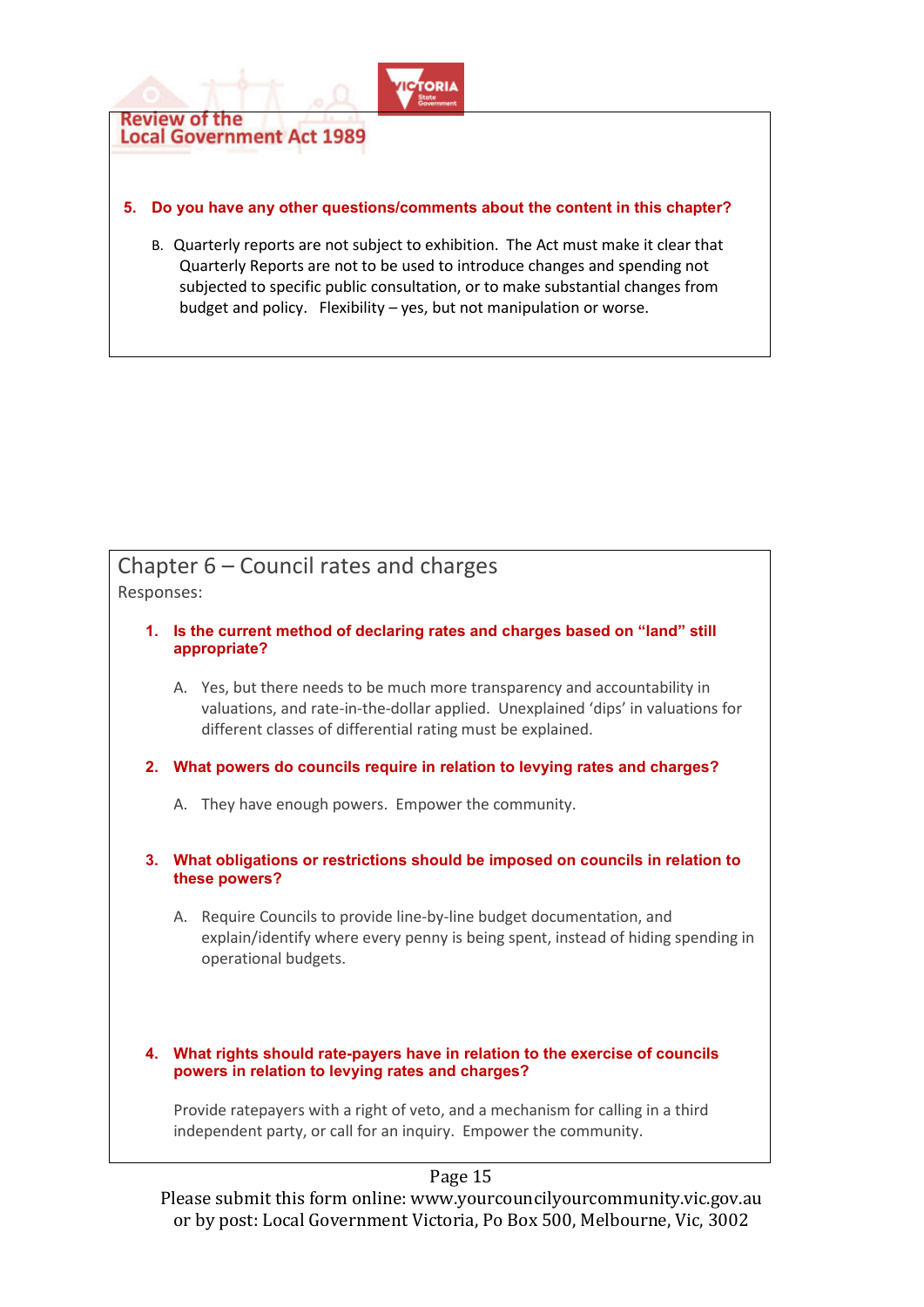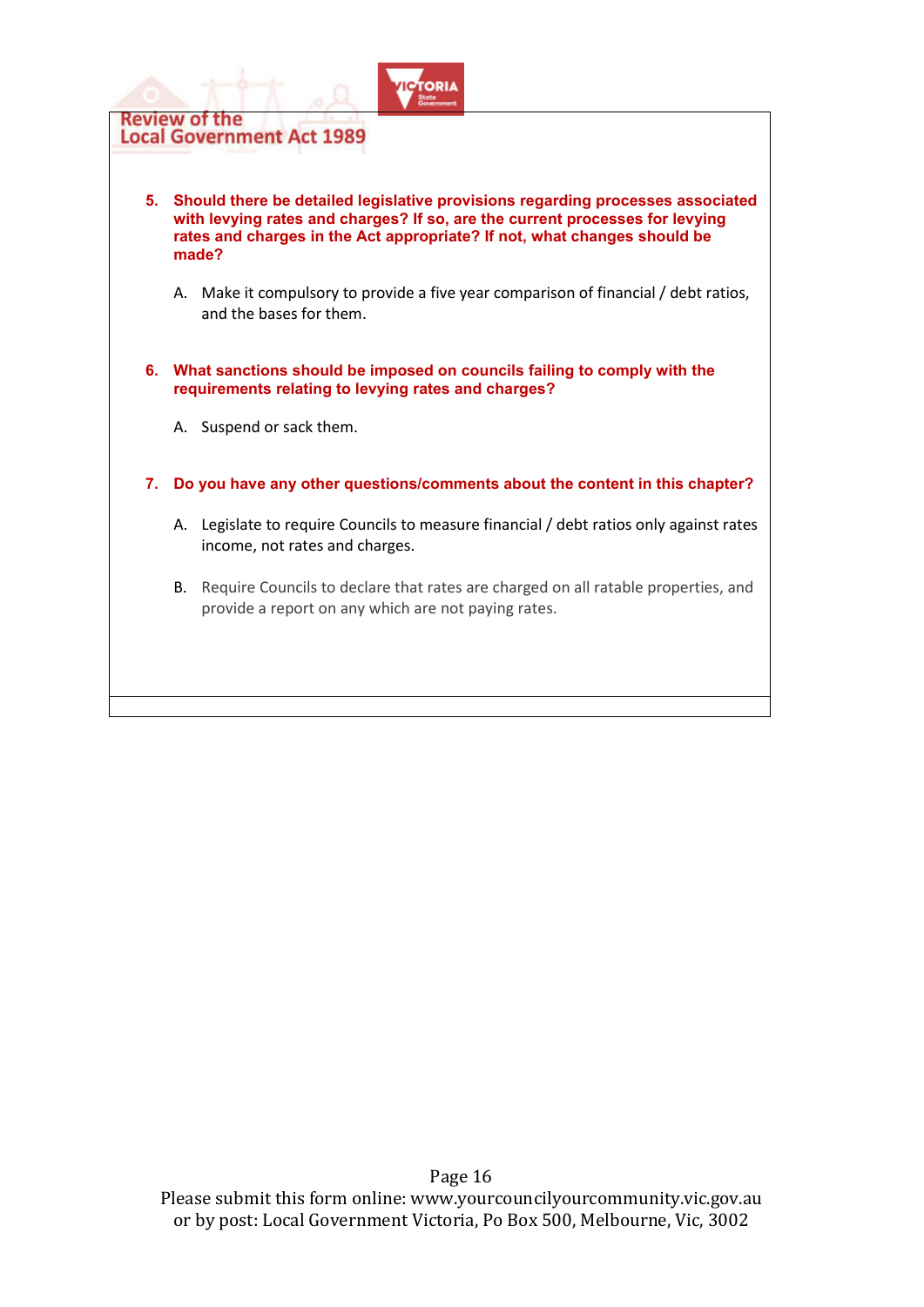

Responses:

**functions?** 

|    | А. | Councils have too many powers, without sufficient accountability, transparency<br>and accessibility. A Council can't just decide to borrow \$10 million because it is<br>working to an agenda it hasn't shared with its ratepayers, then ignore<br>objections. |  |
|----|----|----------------------------------------------------------------------------------------------------------------------------------------------------------------------------------------------------------------------------------------------------------------|--|
|    | В. | Legislate to prevent Councils being able to borrow without disclosing the<br>amount borrowed or term and conditions of the loan.                                                                                                                               |  |
|    | C. | Legislate to require Councils to exhibit Council policies before adoption.                                                                                                                                                                                     |  |
| 2. |    | What obligations or restrictions should be imposed on councils in relation to<br>their financial decision-making functions?                                                                                                                                    |  |
|    | А. | Eliminate all potential for 'secret' deals.                                                                                                                                                                                                                    |  |
|    | Β. | Require full disclosure.                                                                                                                                                                                                                                       |  |
|    | C. | Limit the amount Councils can commit to without consultation processes.                                                                                                                                                                                        |  |
|    | D. | Require independent (not hired or provided by Council) oversight, and a<br>complaints mechanism in the Act.                                                                                                                                                    |  |
| 3. |    | Should the Act contain detailed processes regarding councils financial<br>decision-making? If so, what sanctions should apply for non-compliance with<br>these requirements?                                                                                   |  |
|    | Α. | Fine / suspend / sack / imprison.                                                                                                                                                                                                                              |  |
| 4. |    | Do you have any other questions/comments about the content in this chapter?                                                                                                                                                                                    |  |
|    |    |                                                                                                                                                                                                                                                                |  |

Chapter 7 – Service delivery and financial decision-making

**1. What powers do councils need to undertake their financial decision-making** 

Please submit this form online: www.yourcouncilyourcommunity.vic.gov.au or by post: Local Government Victoria, Po Box 500, Melbourne, Vic, 3002

# Page 17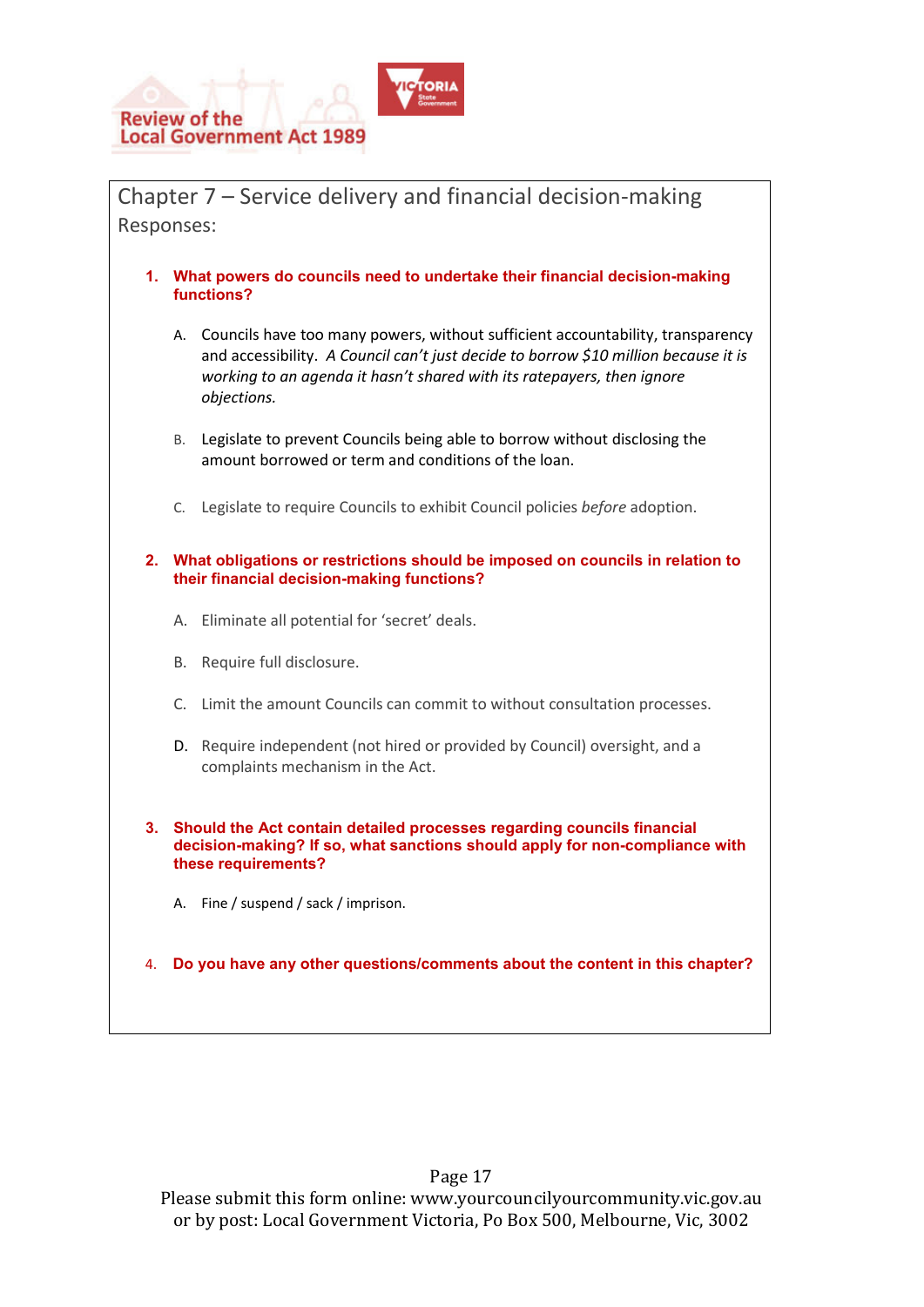

Chapter 8 – Councillor conduct, offences and enforcement Response:

#### **1. Do standards of councillor conduct need to be improved? If so, how can this be achieved?**

- A. Are you serious DEFINITELY NEED SUBSTANTIAL IMPROVEMENT. ALSO OFFICERS AND ESPECIALLY CEOs.
- B. Clear, unambiguous, mandatory standards to be met, and a complaints system for community to take action when they aren't.
- C. Regulate to make dismissal a penalty for repeat-offenders.
- D. Require Councillors to complete courses (certified) relating to all Council functions, role and operations (including budgets), and planning.
- E. Make it an offence to associate, assist, do deals with and promote development or other interests that do not consistute "broad community interest".
- F. Stop meetings between permit applicants and Councillors unless in a forum open to the public.
- G. Require Councillors and officers (including the CEO) to declare associations and dealings with those who are parties to a matter before them.
- H. Require Councillors to attend briefings.
- I. Regulate what can and cannot be dealt with at closed briefings, or open them to the public.
- **2. What powers do councils need to deal with instances of councillor misconduct?** 
	- A. **The question should be: what powers do communities need to deal with instances of councillor (and CEO/Officer) misconduct.**
	- B. Our experience is Councils don't deal with instances of Councillor misconduct they either condone it or deny it. What's next?

# Page 18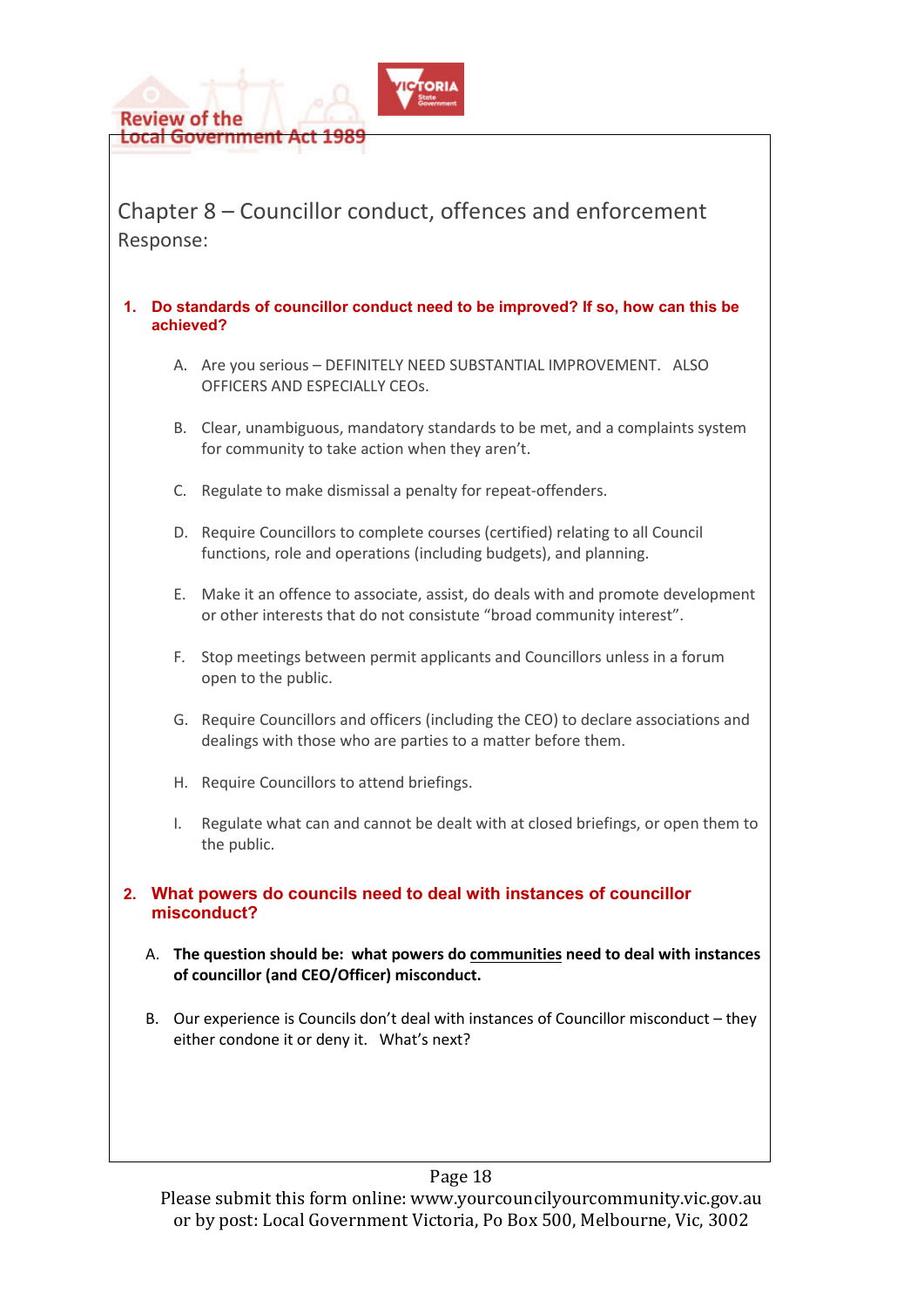

## Page 19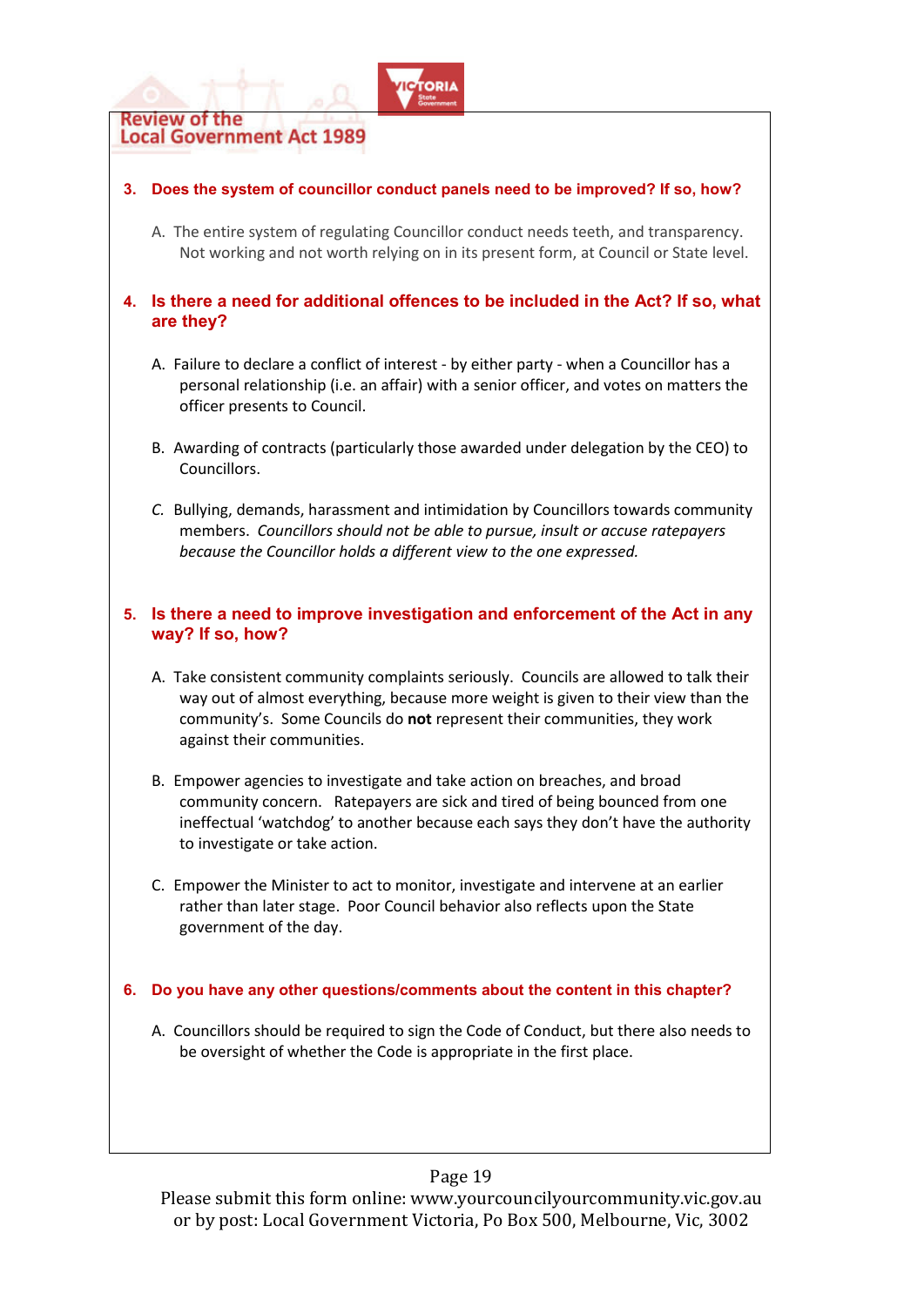

# Chapter 9 – Ministerial power Responses:

- **1. Should the role of the minister be described in the Act? And if so, how should this be described?**
- A. Yes. Make clear that the Minister has powers to act, what they are and the circumstances related to each action.
- **2. What powers should be provided to the minister in the Act in relation to:**
- **a. the structure of the sector (i.e. circumstances in which new councils are established or existing councils amalgamated, numbers of councillors etc)?**
- A. Provide the Minister with powers to consult directly with the community where strong community concerns are expressed.

#### **b. to ensure councils comply with the Act?**

- A. Lower the threshold for a Minister to take action. Councils operate under delegated authority from the Parliament. Both the State government and Parliament have an obligation to ensure Councils function openly, accountably and effectively, and in the best interests of not themselves or individuals, but their communities.
- B. Introducing a lower threshold for suspending Councillors (and CEOs and senior officers) is supported, as are the aims for earlier intervention.
- C. Retain the ability for the Minister to appoint Commissioners/Inspectors to comprehensively investigate, and add 'conduct public hearings'.
- D. Include the CEO and senior officers in the Minister's powers to suspend and dismiss. *There is no point suspending or dismissing only Councillors if the CEO and senior officers are part of the problem*.
- E. Include strong community support for action as a grounds for suspension/dismissal of a Council.
- F. The Minister's power to forbid appointment etc of a CEO *must* be retained. *See comments at Chapter 4, question 3, B (c).*
- G. Define "Failure to provide good government" and set a low threshold. This failure is often comprised of multiple factors, rather than a single issue.
- H. Retain prescriptive provisions and regulations. If transferred to regulations, ensure prescription remains, and also ensure the Act makes it clear to the public that the Regulations also apply, and where. Otherwise leave prescriptive requirements in the Act.

#### Page 20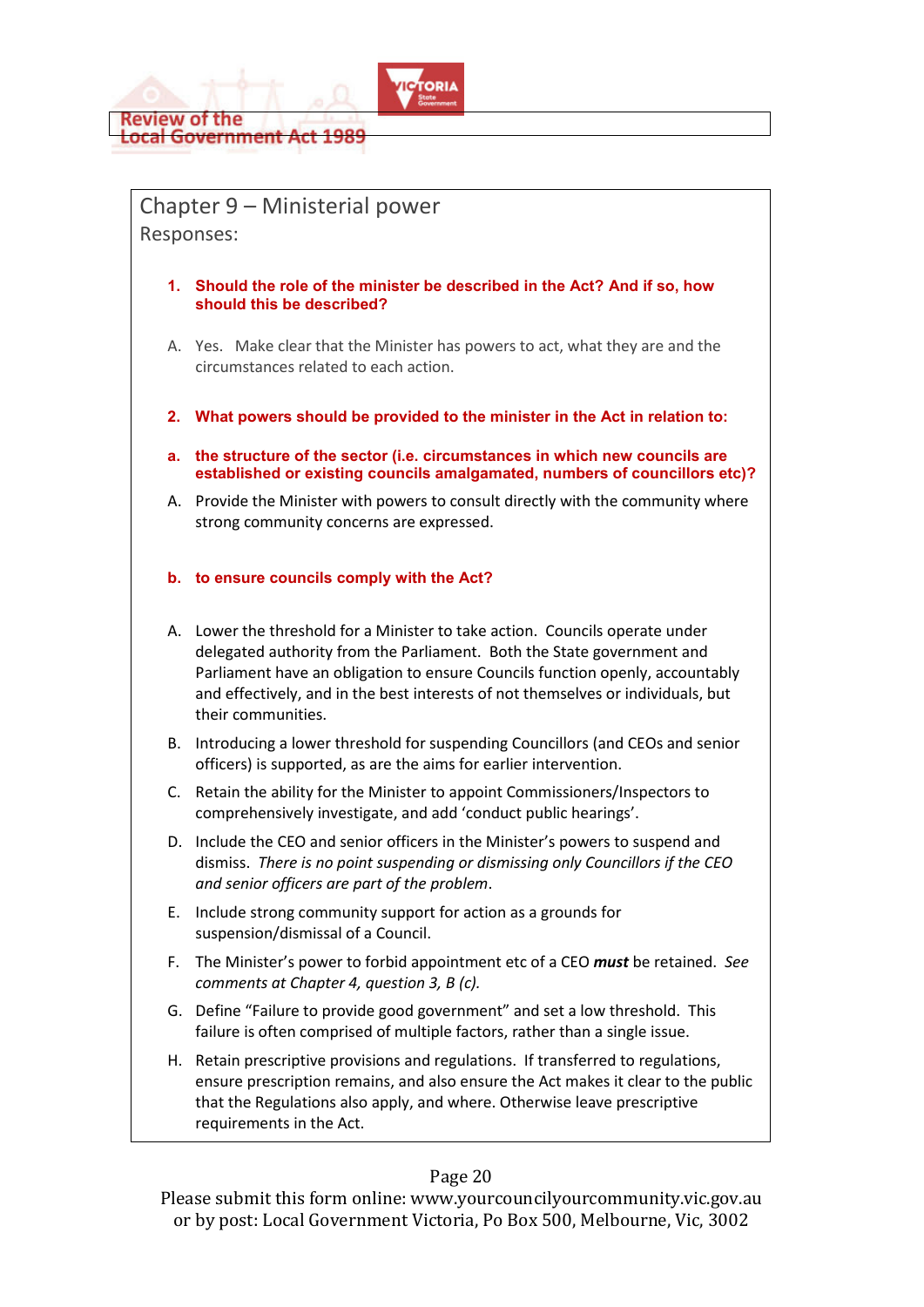

- I. Retain the ability to make "guidelines" also consider a Ministerial Direction, as in planning.
- J. Retain powers to issue directions but ensure this is not contingent upon receipt of a report of misconduct or bad government.
- **c. to ensure the integrity of governance and standards of behaviour?** 
	- A. Introduce a penalty of imprisonment.
- **d. What penalties should be included in the Act in relation to councils not complying with the exercise of the minister's powers?** 
	- A. Introduce a penalty of imprisonment.
- **3. Do you have any other questions/comments about the content in this chapter?** 
	- A. The requirement for Ministerial exemptions for tendering must be retained. It provides a balance against excesses and/or corruption by a Council – a 'checks and balances' situation.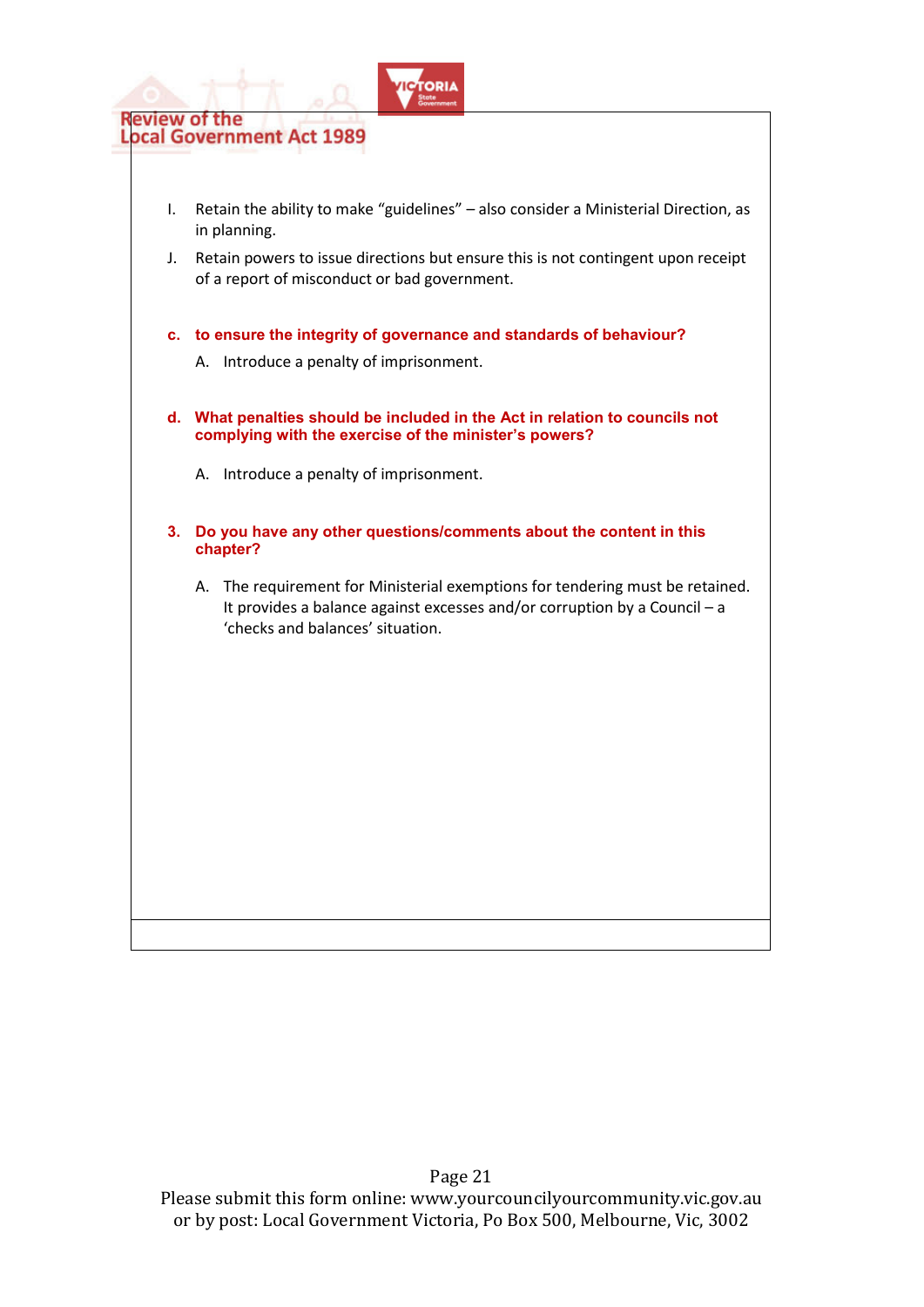

Chapter 10 – Harmonisation of the Local Government Act Response:

- **1. What aspects of the Act should be amended to better harmonise with related legislation?**
- **2. How can council responsibilities in relation to other legislation be made clearer?**
- **3. Are there provisions in the Act that could be improved to clarify their interaction with other legislation? How could they be improved?**
- **4. Is there other Victorian legislation that inappropriately impacts on provisions under the current Act that could be improved or clarified? How could they be improved?**
- **5. Does the Act contain any matters that should be transferred to other Victorian legislation? If so, why?**
- **6. Do you have any other questions/comments about the content in this chapter?**

Please submit this form online: www.yourcouncilyourcommunity.vic.gov.au or by post: Local Government Victoria, Po Box 500, Melbourne, Vic, 3002

# Page 22